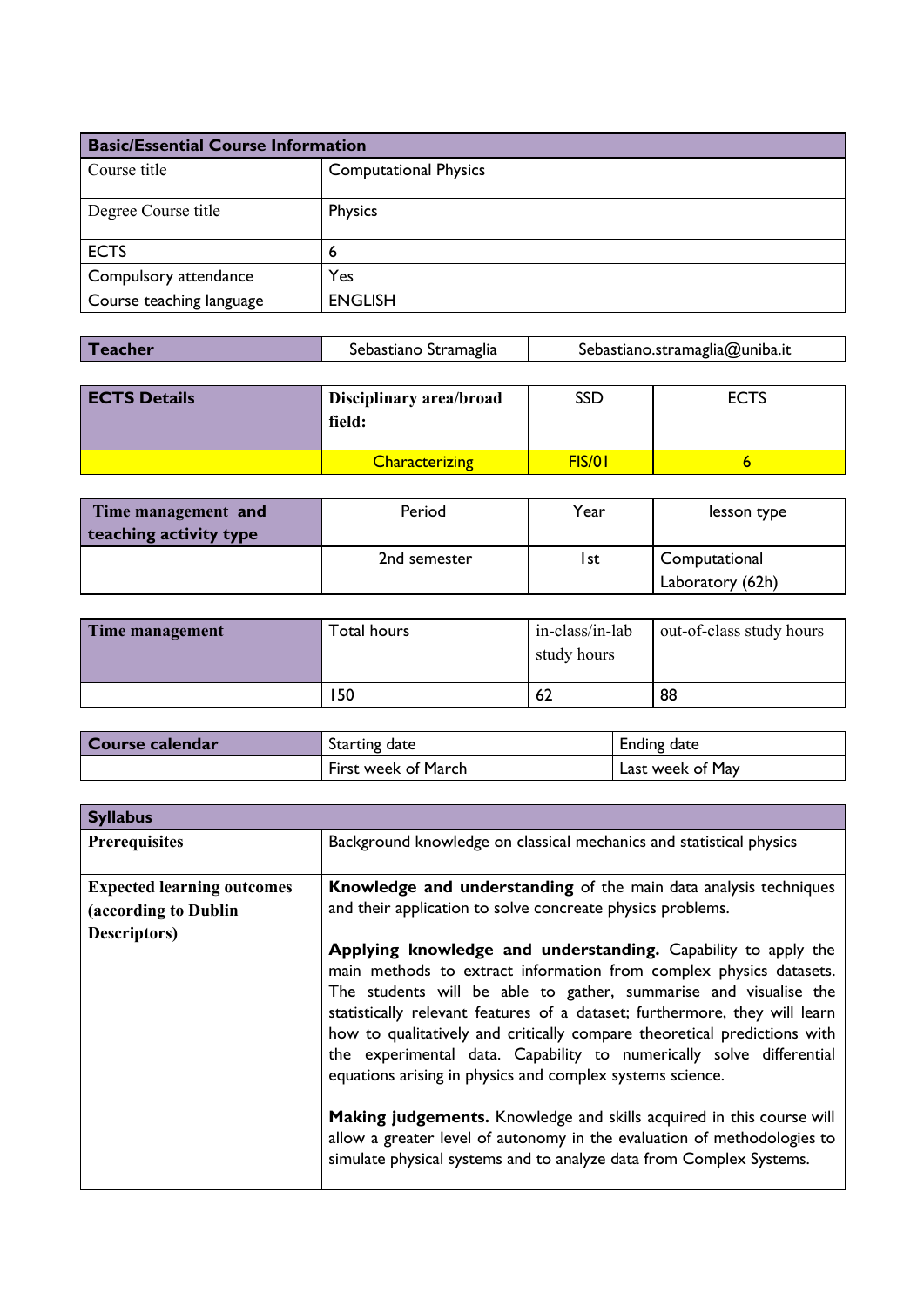|                            | Transferable Communication skills. Enable transition from<br>theoretical physical models towards the numerical implementation and                                                                                                                                                                                                 |
|----------------------------|-----------------------------------------------------------------------------------------------------------------------------------------------------------------------------------------------------------------------------------------------------------------------------------------------------------------------------------|
|                            | analysis of the corresponding simulations.                                                                                                                                                                                                                                                                                        |
|                            | Lifelong learning skills. Follow the current progress and further<br>prospects within the area of simulation and analysis of complex systems.<br>Discuss models and methods introduced in the course and assess the<br>reliability of the description by numerical simulations.                                                   |
| Course contents summary    | Numerical solutions of differential equations. Complex Networks<br>analysis. Monte Carlo methods and their applications to Statistical<br>Mechanics models.                                                                                                                                                                       |
| detailed syllabus          | An introduction to MATLAB                                                                                                                                                                                                                                                                                                         |
|                            | Numerical solution of differential equations. Euler's method.<br>Euler-Cauchy method. Verlet method. Applications: Lotka-Volterra<br>model of prey-predator systems, SIR model for the spreading of<br>infections, real pendulum, Foucalt's Pendulum, motion of a planet in the<br>gravitational field of the Sun.                |
|                            | Introduction to Complex Networks. Implementation of complex<br>networks, Watts-Strogatz<br>networks<br>models: Erdos<br>model,<br>Barabasi-Albert model. Finding communities in complex networks,<br>Spectral methods and optimization of modularity. Spreading models of<br>informations, ideas and viruses on complex networks. |
|                            | Random walks in two and more dimensions. Self avoiding walks.<br>Diffusion limited aggregation.                                                                                                                                                                                                                                   |
|                            | Random sampling and Monte Carlo method. Monte Carlo Integration:<br>rejection method, importance sampling, filtering techniques.                                                                                                                                                                                                  |
|                            | Monte Carlo methods for the simulation of physics phenomena. Markov<br>chain method. Metropolis algorithm. Statistical mechanics ensembles.<br>The case of the two dimensional Ising model of ferromagnets: phase<br>transition and critical exponents.                                                                           |
|                            | Techniques to assess and extract the statistical features of a physics<br>datasets and comparison with model predictions. Visualisation and<br>graphical representation of datasets and their properties.                                                                                                                         |
| books                      | Rubin Landau, Manuel Paez, Cristian Bordeianu, Computational<br>Physics. --: Wiley-VCH                                                                                                                                                                                                                                            |
| notes                      | Selected chapters                                                                                                                                                                                                                                                                                                                 |
| Teaching methods           | Lectures in the multimedia room. Development of matlab routines<br>beamed on the room screen.                                                                                                                                                                                                                                     |
| Assessment % of final mark | Oral exam consisting in a discussion about the reports on the<br>programming activities developed during the course. (100%)                                                                                                                                                                                                       |
| Evaluation criteria        | Capability to translate the physical problem in a computer program<br>aiming at highlighting the physical behaviour of the system; capability to<br>analyse data from complex systems. Adequate comprehension and global                                                                                                          |